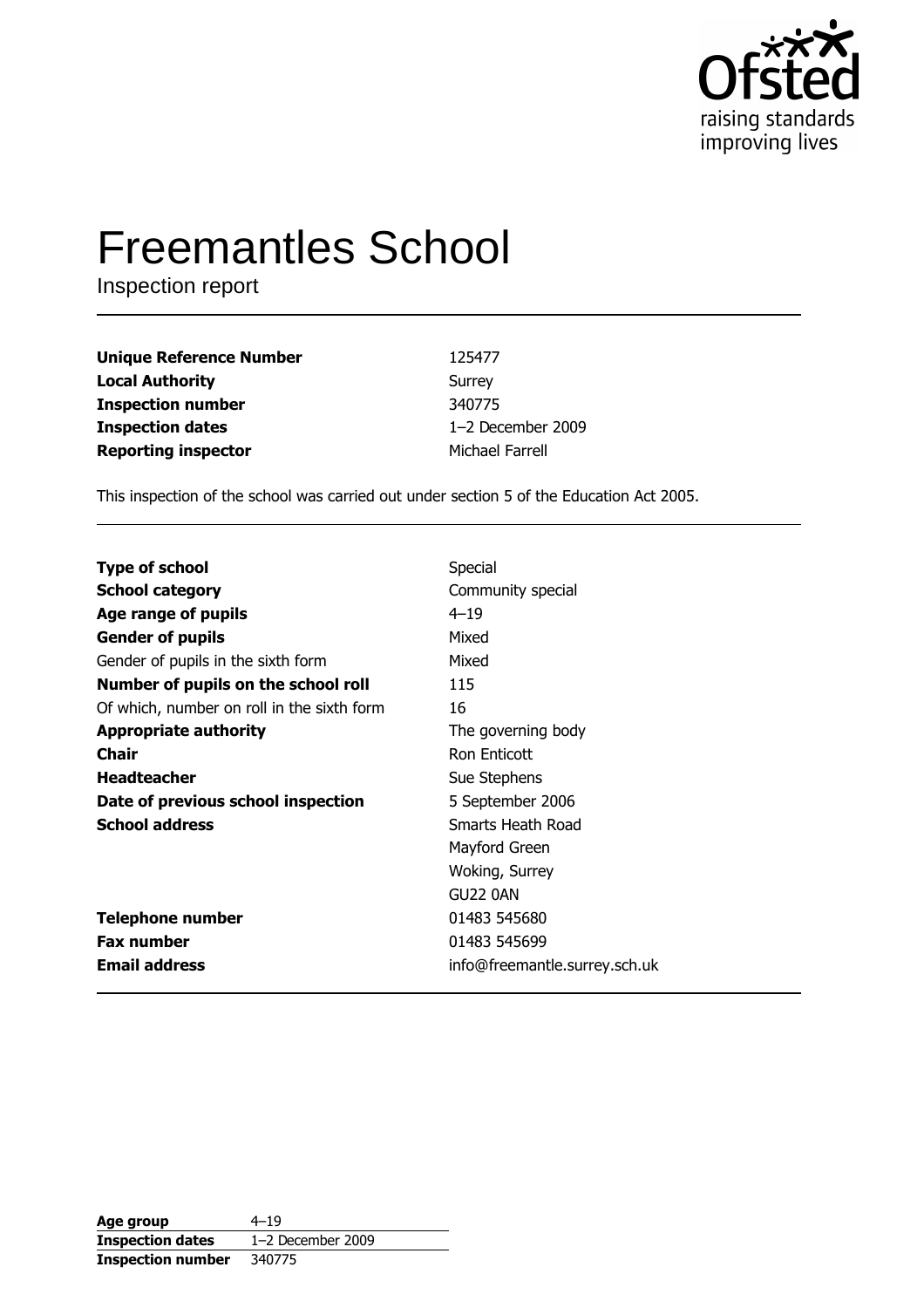The Office for Standards in Education, Children's Services and Skills (Ofsted) regulates and inspects to achieve excellence in the care of children and young people, and in education and skills for learners of all ages. It regulates and inspects childcare and children's social care, and inspects the Children and Family Court Advisory Support Service (Cafcass), schools, colleges, initial teacher training, work-based learning and skills training, adult and community learning, and education and training in prisons and other secure establishments. It rates council children's services, and inspects services for looked after children, safequarding and child protection.

Further copies of this report are obtainable from the school. Under the Education Act 2005, the school must provide a copy of this report free of charge to certain categories of people. A charge not exceeding the full cost of reproduction may be made for any other copies supplied.

If you would like a copy of this document in a different format, such as large print or Braille, please telephone 08456 404045, or email enquiries@ofsted.gov.uk.

You may copy all or parts of this document for non-commercial educational purposes, as long as you give details of the source and date of publication and do not alter the documentation in any way.

Royal Exchange Buildings St Ann's Square Manchester M2 7LA T: 08456 404045 Textphone: 0161 618 8524 E: enquiries@ofsted.gov.uk W: www.ofsted.gov.uk © Crown copyright 2009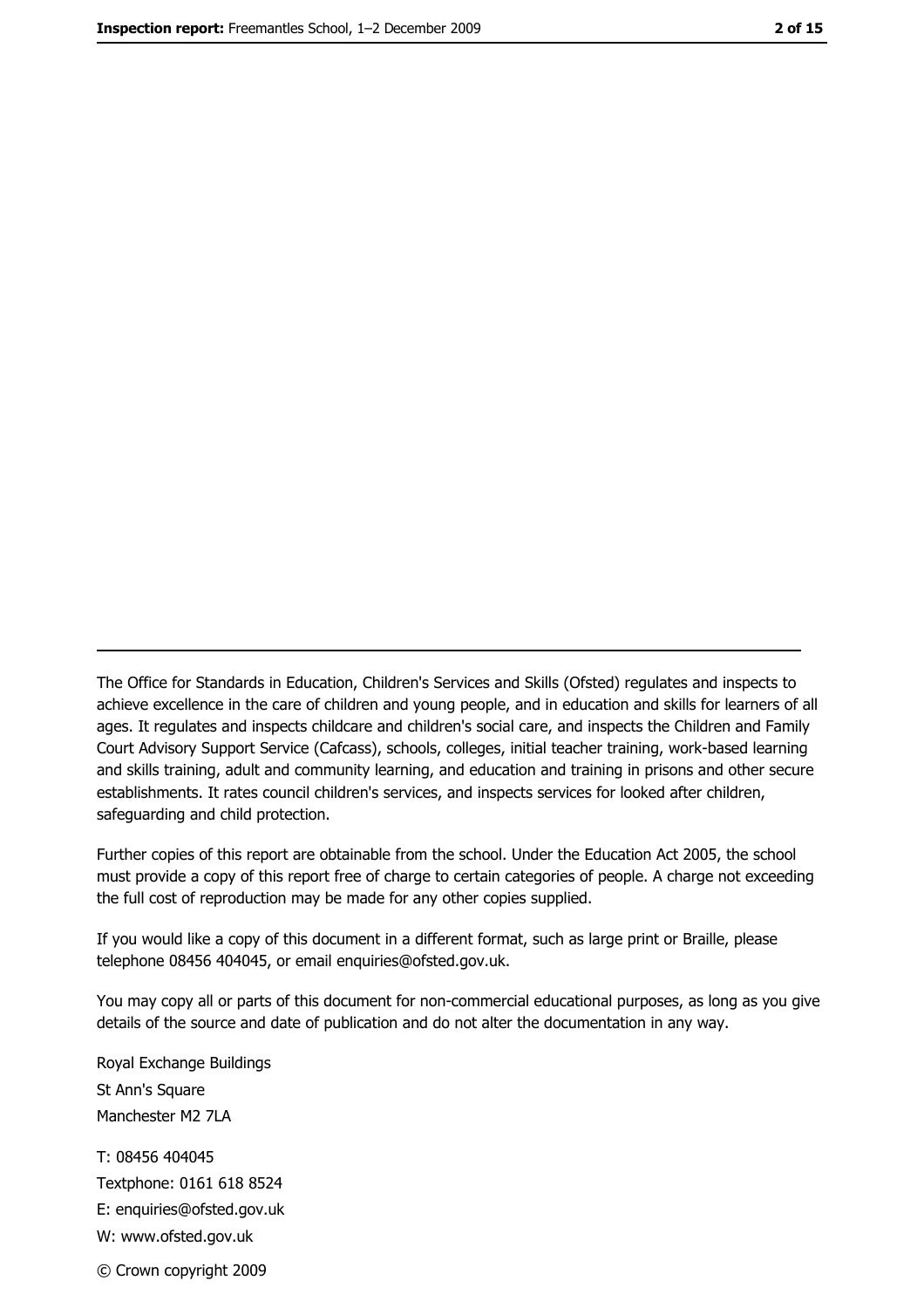# **Introduction**

This inspection was carried out by two additional inspectors. The inspectors visited 10 lessons, and held meetings with governors, staff, groups of pupils, and parents. They observed the school's work, and looked at a variety of policies and evidence of pupils' progress as well as 57 parental questionnaires.

The inspection team reviewed many aspects of the school's work. It looked in detail at the following:

- the progress of different groups of pupils, the convincingness of the school's  $\blacksquare$ analyses and the effectiveness of related interventions
- the quality of the curriculum in the secondary phase and the extent to which  $\blacksquare$ developments have been embedded
- the effectiveness of leadership and management in planning, monitoring and  $\blacksquare$ evaluating developments including community cohesion and equal opportunities.

# Information about the school

Freemantles School educates pupils with autism. Since the previous inspection, there have been considerable changes. The school has moved to a new purpose-built site. The development of the secondary phase, which had only started at the time of the previous inspection, is now complete and new further education provision is in place, increasing pupil numbers from 92 to 115. Despite considerable effort, the school has been unable to recruit a full-time head of the further education provision (sixth form). The school educates a greater number of pupils with challenging behaviour. Nearly all pupils are White British. The number of pupils eligible for free school meals is below the national average. In 2007, the school achieved Sportsmark, Activemark and Healthy Schools award. The school is part of the Woking 14'19 Federation.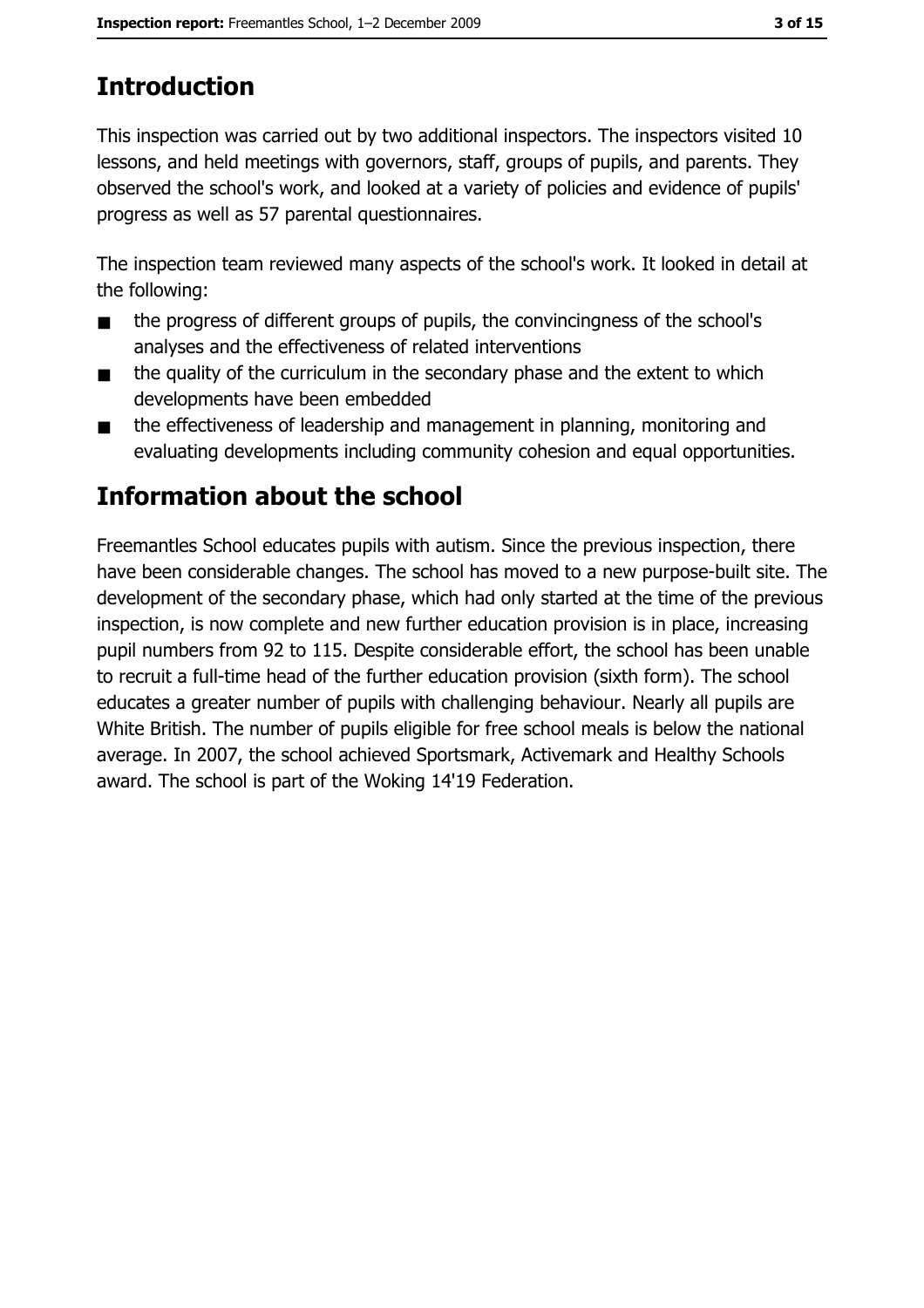# **Inspection judgements**

# Overall effectiveness: how good is the school?

### The school's capacity for sustained improvement

# **Main findings**

Freemantles is a good school providing excellent care, guidance and support for its pupils and offering excellent provision in its Early Years Foundation Stage and good provision in its sixth form. Governors support and challenge the school well. Parents are excellently engaged and speak extremely highly of the school. Partnership with a wide range of schools and services, such as the health service, are excellent as the school draws on every available source to benefit its pupils. Extensive training opportunities help keep staff knowledge and skills about autism at a high level. Community cohesion is well developed but not as well evaluated as it should be. Leaders and managers drive ambition to succeed well and the school's self-evaluation is thorough, drawing on carefully analysed data on pupils' progress. However, some staff do not feel involved enough in the self-evaluation process and this hinders the school's ability to drive ambition even higher.

Excellent care, guidance and support are built on very well-considered policies and scrupulously applied. The school is an exceptionally welcoming place with new purpose-built accommodation and a warm and friendly ethos. Pupils move through different age phases very smoothly because transitions are extremely carefully planned. Pupils are supported to make the best possible use of what the school offers, and their work with families and agencies is exemplary. Pupils feel safe because safeguarding procedures are of excellent quality and they are very effectively enabled to communicate any concerns to others. They have a good and improving understanding of healthy lifestyles because this is emphasised in the curriculum and in school life. This is recognised thorough the award of the Sportsmark, Healthy Schools status and Activemark. Economic well-being is well developed by opportunities to use money, participation in mini-enterprise projects, visiting the community and applying their social skills. Pupils' attendance is good and they greatly enjoy school. They contribute well to the school and wider community through the many opportunities for visits and residential trips. In the Early Years Foundation Stage, provision for the welfare of children is excellent and they thrive. In the sixth form too, care, guidance and support are very strong, leading to pupils growing rapidly in confidence.

The curriculum fully supports the pupils' needs and their learning because it has a wide range of practical, life-relevant activities and is delivered in a way very well suited to the learning needs of the pupils. Great care is taken to relate the curriculum to the different ages and phases. It is greatly enriched by residential trips and learning activities based in the local community. However, it is too soon to judge the impact on learning of the recent changes to the curriculum for pupils aged 14 to 16 years and the development of sensory elements across all subjects. Teaching in the Early Years Foundation Stage is

| 2 |  |
|---|--|
| 7 |  |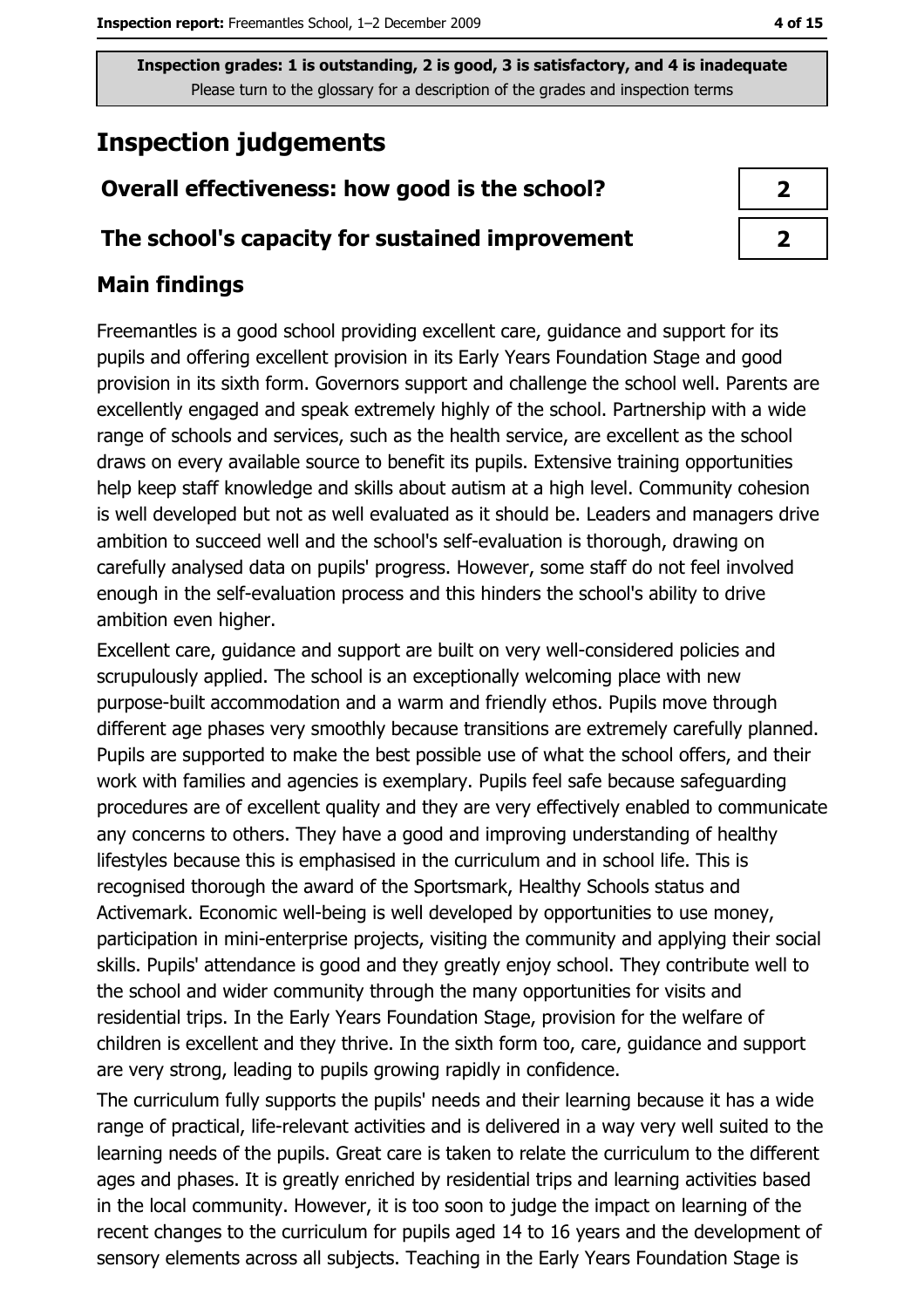excellent. In the school as a whole, teaching is good and assessment is carefully used to help inform subsequent lessons. Adults show expertise at meeting the pupils' specific learning needs. Rigorous self-evaluation and training ensures this expertise continues to develop. Lessons are interesting, information and communication technology is used extensively and very well, and relationships between staff and pupils are deeply trusting. Challenging behaviour is well handled by patient and persistent staff. Teaching assistants make a good contribution but teachers do not always deploy them as well as they should in the parts of lessons when whole-class teaching is taking place. The impact of the good curriculum and good teaching means that different groups progress well because the school meets their individual needs well. By the time they reach 16, or when they transfer to further education courses, they achieve a suitable range of qualifications, which the school is seeking to extend further. The school has coped admirably during a period of extensive change, has maintained standards and is seeking further improvements to its curriculum. All this indicates the school has a good capacity to improve.

## What does the school need to do to improve further?

- Improve learning by ensuring that teaching assistants are fully deployed to help  $\blacksquare$ pupils learn better when the teacher is speaking to the whole class.
- Drive ambition even higher by ensuring that staff at all levels are fully involved in  $\blacksquare$ the school's self-evaluation.

## Outcomes for individuals and groups of pupils

Pupils make good progress, achieve well and enjoy their learning because teaching and learning are good. Different groups, including boys and girls, those with challenging behaviour and pupils looked after by the local authority, make good progress because the school takes great care to respond well to their individual needs. Pupils reach challenging targets which are developed from the school's detailed assessment and analysis of previous attainment.

Although attainment is low, pupils achieve well from their varying starting points. For example, pupils in Years 7 and 8 made good progress when investigating rocks and soil because the teacher made very effective use of the interactive whiteboard to capture pupils' interest. Practical hands-on activities were introduced which motivated pupils to work hard and find out even more. Consequently, pupils were able to identify the colours of rocks and the ways they are used. In another good English lesson for pupils in Years 4 and 5, the teacher used a 'Big Book' about Noah's Ark to tell the story with suitable animal sounds. This captivated the pupils and encouraged them to respond enthusiastically to the teacher's well-pitched questions. Assessment opportunities were clearly identified and were related to what the children had learned in the previous lessons.

Pupils made good progress towards their ASDAN accreditation during a good information and communication technology lesson for Years, 9, 10 and 11. The structure of the

 $\overline{2}$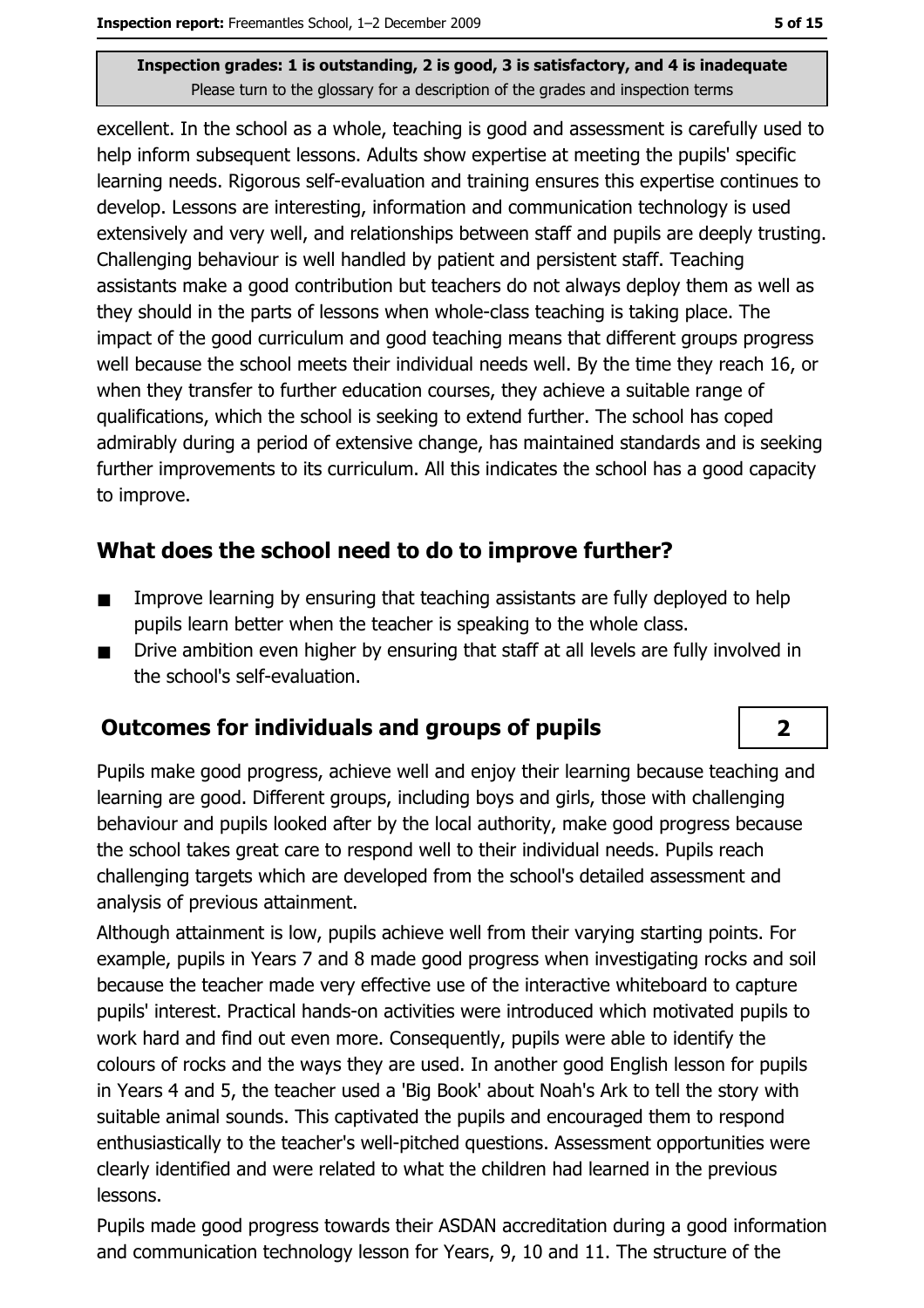lesson was clear, the pace was good, and teaching assistants gave good support in both learning and in encouraging effort. Card symbols were used well to help one of the pupils remember the sequence of activities.

Pupils make good progress in all aspects of their personal and social development. They make very strong progress in learning about themselves and improving their self-esteem because the school emphasises this well. Excellent procedures are in place to keep pupils safe and they feel happy and secure. They have a good understanding of keeping healthy and the importance of healthy eating and exercise. Pupils enjoy school and try hard in lessons because they are encouraged well. They make a good contribution to the school as a community and to the wider community. Pupils' attendance is good and this, combined with good progress in literacy, numeracy, and information and communication technology, and very good work in careers, means they are being well prepared for their future economic well-being.

These are the grades for pupils' outcomes

| Pupils' achievement and the extent to which they enjoy their learning                                                     |                         |  |
|---------------------------------------------------------------------------------------------------------------------------|-------------------------|--|
| Taking into account:<br>Pupils' attainment <sup>1</sup>                                                                   | 4                       |  |
| The quality of pupils' learning and their progress                                                                        | $\mathcal{P}$           |  |
| The quality of learning for pupils with special educational needs and/or<br>disabilities and their progress               | $\overline{2}$          |  |
| The extent to which pupils feel safe                                                                                      | $\overline{\mathbf{2}}$ |  |
| <b>Pupils' behaviour</b>                                                                                                  | $\mathbf{2}$            |  |
| The extent to which pupils adopt healthy lifestyles                                                                       | $\overline{2}$          |  |
| The extent to which pupils contribute to the school and wider community                                                   |                         |  |
| The extent to which pupils develop workplace and other skills that will<br>contribute to their future economic well-being | $\overline{\mathbf{2}}$ |  |
| Taking into account:<br>Pupils' attendance <sup>1</sup>                                                                   |                         |  |
| The extent of pupils' spiritual, moral, social and cultural development                                                   |                         |  |

## How effective is the provision?

Teaching is supported by good, careful assessment that is up to date and informs

The grades for attainment and attendance are: 1 is high; 2 is above average; 3 is broadly average; and 4 is low.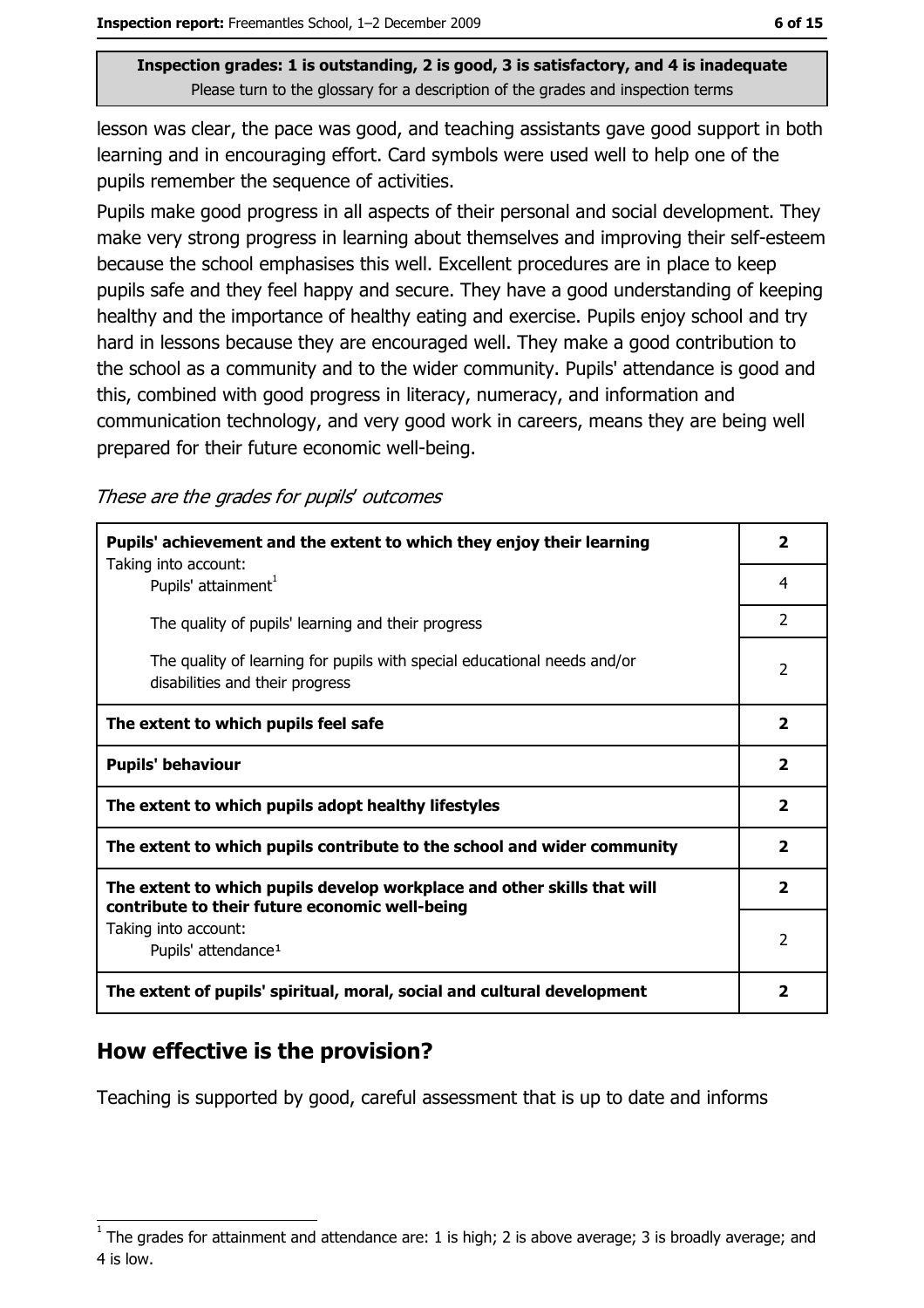subsequent lesson planning. Lessons are well structured and teachers very effectively use approaches suited to pupils with autism, including visual structures, and clear guidelines for behaviour. Pupils with challenging behaviour are managed well so that disruption to lessons is kept to a minimum. The provision enabling pupils to be sometimes taught separately from others works well because the school monitors it carefully and keeps parents fully informed. A continuing programme of training is helping staff feel more confident in this stressful aspect of provision. Relationships between staff and pupils are very strong and lessons have a good working ethos. Teaching assistants make a valuable and valued contribution. However, teachers do not always ensure they are fully deployed, especially during class teaching sessions, and as a result progress slows.

The broad, balanced and well-considered curriculum meets the needs of pupils well. It provides a good range of activities suited to the learning of pupils with autism and resources are well used to ensure these are successful. There is an excellent range of activities to enrich the curriculum through, for example, residential experiences from Year 2 upwards. Visits to places of worship contribute strongly to pupils' cultural and spiritual understanding and visitors further enhance provision. The school is always alert to ways of improving the curriculum. It has introduced a number of changes including increasing the sensory aspects of learning for some pupils. These innovations are very suitable but have not yet had time to become fully embedded so their full impact cannot yet be measured.

Care, guidance and support are built on a range of very well-considered policies that are scrupulously followed. The school's excellent partnerships with other schools and services, such as the health and social services, are excellently coordinated to get the best for Freemantles' pupils. Through their excellent engagement of parents, the school builds partnerships that are long-lasting and secure. Opportunities for some pupils to stay one or two nights a week at the adjacent children's home is just one example of the way the school makes the extra effort to get the best for the pupils. They learn new skills in a supportive environment which they can then use in their own homes. Career advice and work experience is very carefully tailored to the particular needs of pupils. This excellent range of provision, coupled with the contribution of the good curriculum, leads to the good and improving outcomes for all pupils.

| The quality of teaching                                                                                    |  |
|------------------------------------------------------------------------------------------------------------|--|
| Taking into account:<br>The use of assessment to support learning                                          |  |
| The extent to which the curriculum meets pupils' needs, including, where<br>relevant, through partnerships |  |
| The effectiveness of care, guidance and support                                                            |  |

These are the grades for the quality of provision

#### How effective are leadership and management?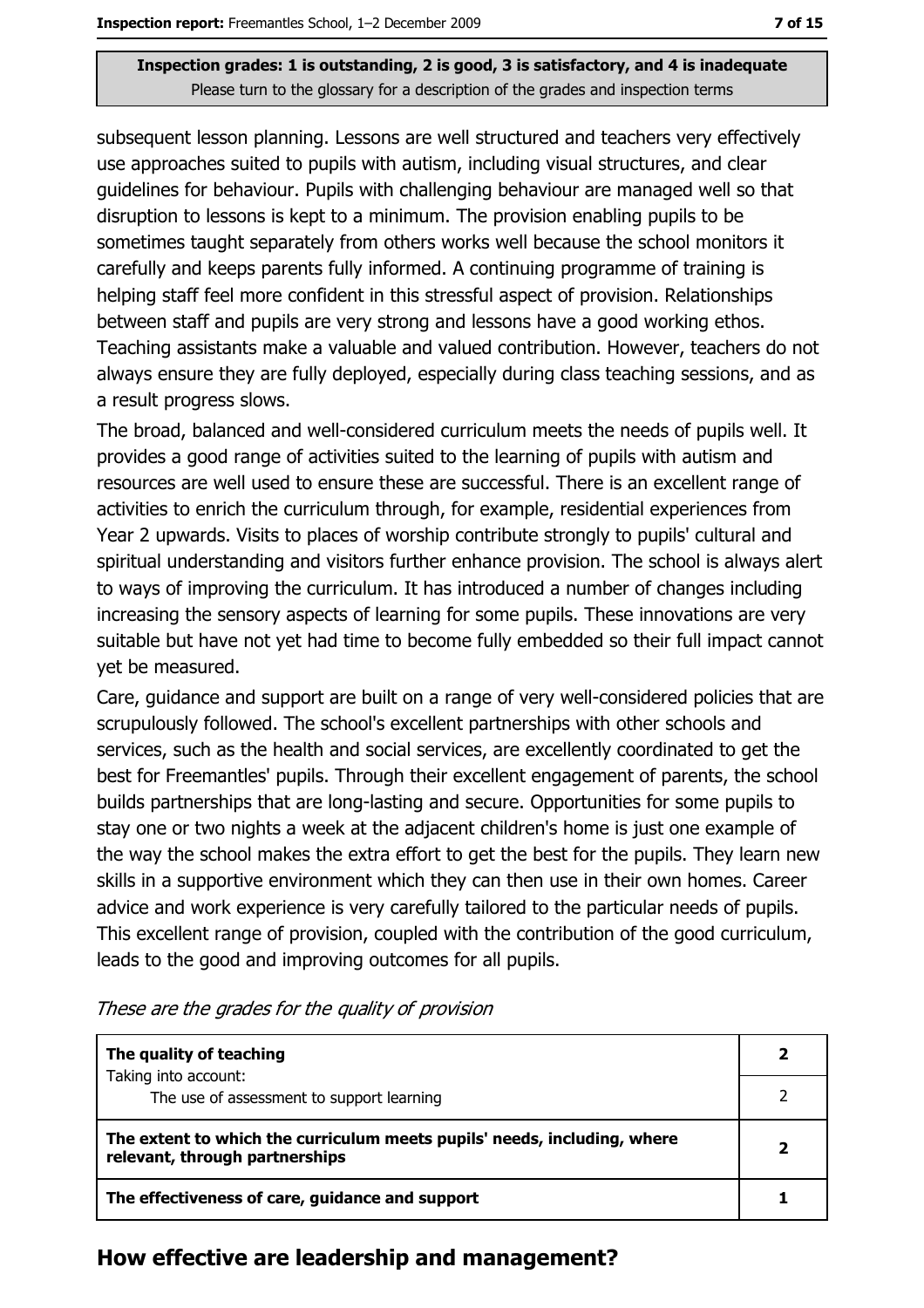Safeguarding procedures are excellent. Documentation is very clear, procedures are very strong, and staff fully aware of the importance of this area of the school's provision. Very careful risk assessments are carried out and procedures are faithfully adhered to. The school engages parents extremely well. They profoundly appreciate all the school offers their children and acknowledge the very positive impact it has on the quality of their own lives. Partnerships with others, including the local federation, are excellent. The school puts enormous effort into its relationships with other services to get the best for its pupils. Governors have a wide range of skills that benefit the school. They are committed and forthright in challenging the school about its performance but they are also very supportive. The school tackles any discrimination effectively and promotes equal opportunities well because of its attention to individual needs. Community cohesion is promoted well but the school does not yet monitor and evaluate the impact of this provision as fully as it should. The leaders and managers are good at driving improvement and instilling ambition. Through effective monitoring, they have a clear overview of the quality of teaching and pupils' progress. They use this information well to guide improvements and spread good practice. However, some staff feel they are not as fully involved as they would wish to be in the processes of self-evaluation. The senior managers are very keen to improve this situation. The school has maintained high expectations and standards through a period of considerable change and provides good value for money.

| The effectiveness of leadership and management in embedding ambition and<br>driving improvement                                                                     | $\overline{\mathbf{2}}$ |
|---------------------------------------------------------------------------------------------------------------------------------------------------------------------|-------------------------|
| Taking into account:<br>The leadership and management of teaching and learning                                                                                      | 2                       |
| The effectiveness of the governing body in challenging and supporting the<br>school so that weaknesses are tackled decisively and statutory responsibilities<br>met | $\mathbf{2}$            |
| The effectiveness of the school's engagement with parents and carers                                                                                                | 1                       |
| The effectiveness of partnerships in promoting learning and well-being                                                                                              | 1                       |
| The effectiveness with which the school promotes equality of opportunity and<br>tackles discrimination                                                              | 2                       |
| The effectiveness of safeguarding procedures                                                                                                                        | 1                       |
| The effectiveness with which the school promotes community cohesion                                                                                                 | $\overline{2}$          |
| The effectiveness with which the school deploys resources to achieve<br>value for money                                                                             | 2                       |

#### These are the grades for leadership and management

# **Early Years Foundation Stage**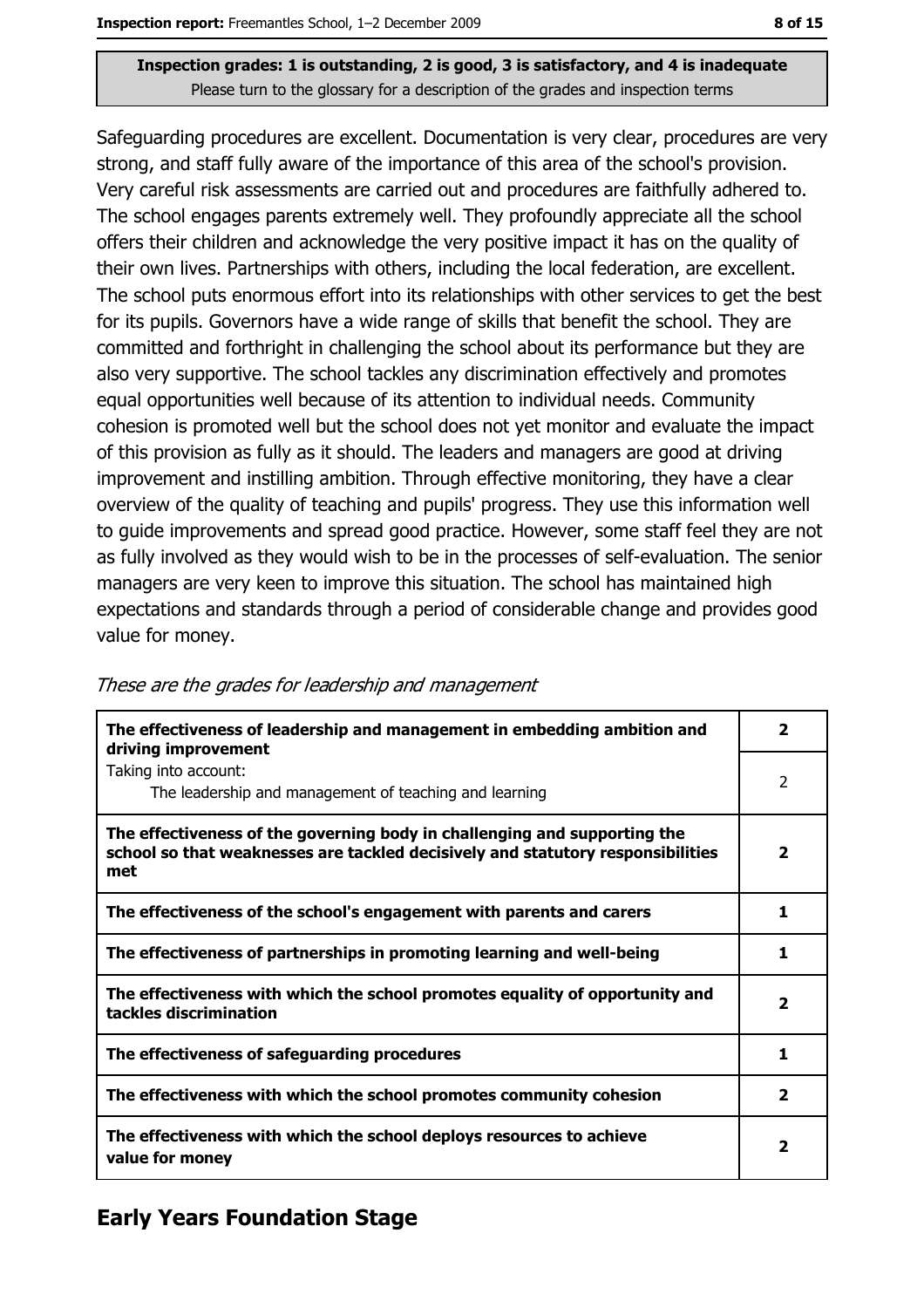The setting for the Early Years Foundation Stage is highly effective. Partnerships with parents and professionals are excellent and the manager ensures she always attends monitoring meetings so the approach to assessment is very secure. The team are excellent practitioners who fully share in the nurturing, learning and development of the children in close partnership with parents. Through seamless teamwork, children's progress is meticulously recorded and monitored and the outcomes are used extremely well to indentify the next steps in learning. Teaching is excellent and there is an excellent blend of adult-led activities and those chosen by the children. Resources are very well maintained and extremely relevant to the needs of children. For example, children's enthusiasm and curiosity were awakened by the Brown Bear Story Bag. Leadership and management are outstanding. The manager is an inspiration to all her staff because of her enabling, rigorous and thoughtful approach to all aspects of the provision. All the adults work effectively and efficiently as a team guiding children in their learning, so they make rapid progress towards the Early Learning Goals from their low starting points.

These are the grades for the Early Years Foundation Stage

| <b>Overall effectiveness of the Early Years Foundation Stage</b><br>Taking into account:     |  |  |
|----------------------------------------------------------------------------------------------|--|--|
| Outcomes for children in the Early Years Foundation Stage                                    |  |  |
| The quality of provision in the Early Years Foundation Stage                                 |  |  |
| The effectiveness of leadership and management of the Early Years<br><b>Foundation Stage</b> |  |  |

## **Sixth form**

In this comparatively new provision, leadership and management have been successfully shared by two senior staff. This has worked well because their respective roles are very clear and they have expertise in this age phase. However, the school is rightly actively seeking to appoint a full-time manager to develop the provision further. Pupils make good progress because teaching is well matched to their needs and capabilities and careful assessments are made of achievements. Lessons move along at a good pace and are often enlivened by humour. Activities underpinned by the good curriculum are practical, very relevant to the age and interests of pupils and well presented. For example, in a careers lesson, good use was made of information and communication technology to explain different skills associated with different types of work and then pupils made posters to reinforce this. A suitable and increasing range of qualifications are offered. Staff work closely together as a team and relationships between staff and pupils are very strong. Pupils' welfare is excellent because staff know pupils and their individual needs extremely well.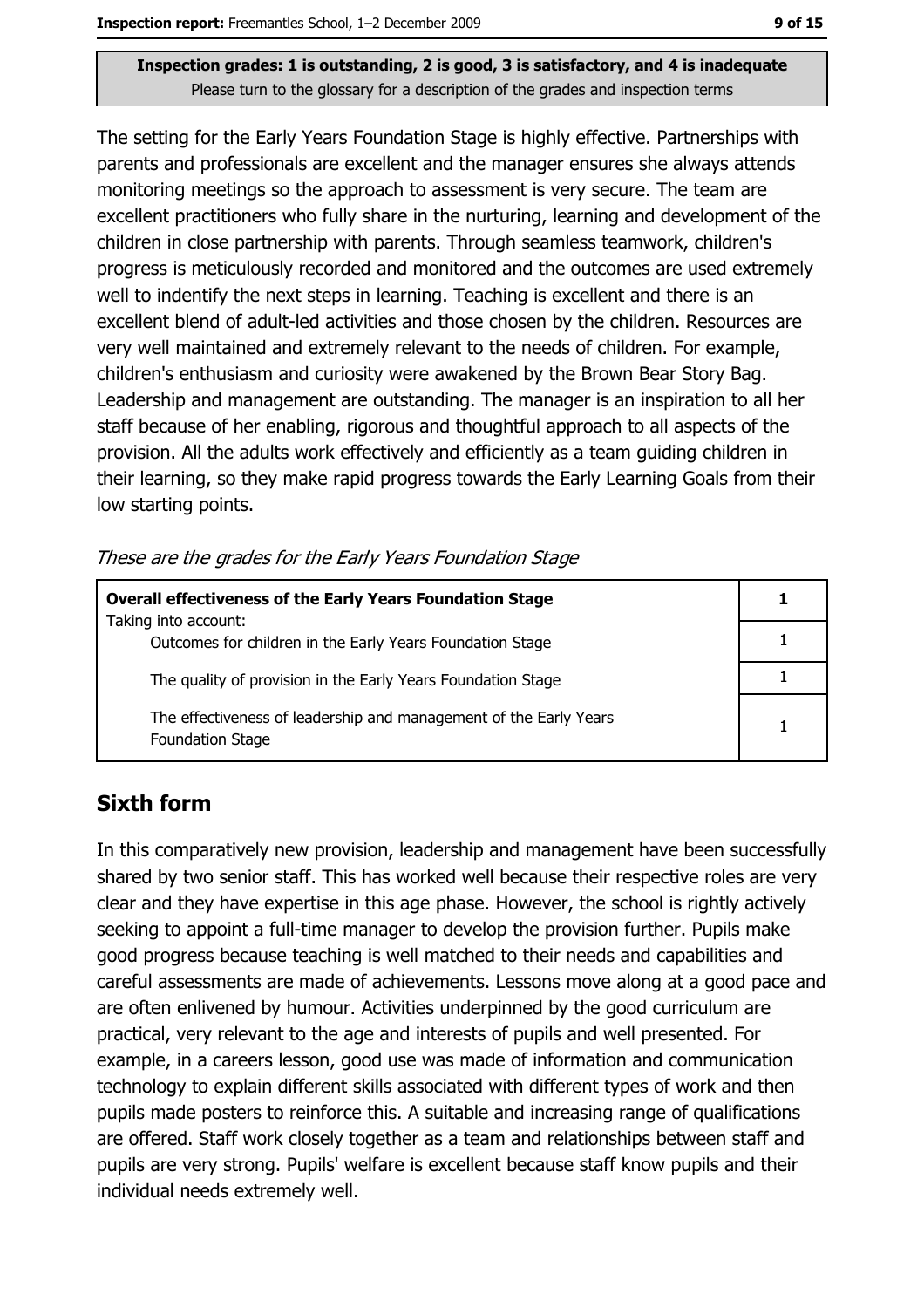These are the grades for the sixth form

| <b>Overall effectiveness of the sixth form</b>                  |  |  |  |
|-----------------------------------------------------------------|--|--|--|
| Taking into account:<br>Outcomes for students in the sixth form |  |  |  |
| The quality of provision in the sixth form                      |  |  |  |
| Leadership and management of the sixth form                     |  |  |  |

#### **Views of parents and carers**

There was a high response rate to the parent questionnaires. They were overwhelmingly positive, reflecting the great appreciation parents expressed when meeting the lead inspector. Typical of the numerous positive comments were, 'Freemantles is an exceptional school ' a real life saver' and 'My child has improved more than I ever expected.' A very few parents felt their children were not making enough progress or that the school helped them sufficiently well to support their children's learning, but inspectors did not find evidence to support this.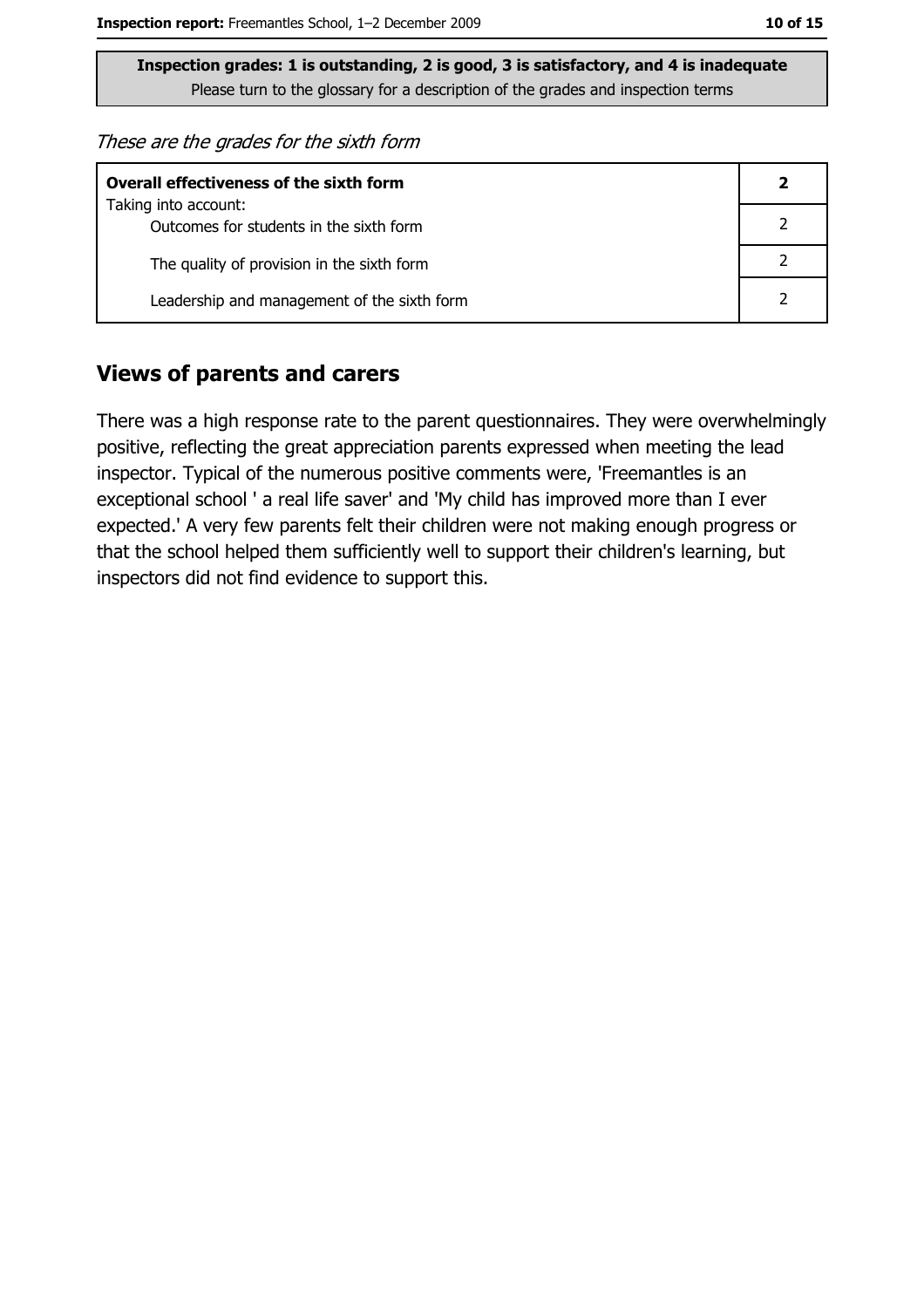#### Responses from parents and carers to Ofsted's questionnaire

Ofsted invited all the registered parents and carers of pupils registered at Freemantles School to complete a questionnaire about their views of the school.

In the questionnaire, parents and carers were asked to record how strongly they agreed with 13 statements about the school.

The inspection team received 57 completed questionnaires by the end of the on-site inspection. In total, there are 115 pupils registered at the school.

| <b>Statements</b>                                                                                                                                                                                                                                       |              | <b>Strongly</b><br><b>Agree</b> |              | <b>Agree</b>  |                | <b>Disagree</b> |              | <b>Strongly</b><br>disagree |
|---------------------------------------------------------------------------------------------------------------------------------------------------------------------------------------------------------------------------------------------------------|--------------|---------------------------------|--------------|---------------|----------------|-----------------|--------------|-----------------------------|
|                                                                                                                                                                                                                                                         | <b>Total</b> | $\frac{0}{0}$                   | <b>Total</b> | $\frac{0}{0}$ | <b>Total</b>   | $\frac{0}{0}$   | <b>Total</b> | $\frac{0}{0}$               |
| My child enjoys school                                                                                                                                                                                                                                  | 38           | 67                              | 19           | 33            | $\mathbf{0}$   | $\mathbf{0}$    | $\mathbf{0}$ | 0                           |
| The school keeps my child<br>safe                                                                                                                                                                                                                       | 47           | 82                              | 10           | 18            | $\mathbf 0$    | 0               | 0            | $\mathbf 0$                 |
| The school informs me<br>about my child's progress                                                                                                                                                                                                      | 32           | 56                              | 25           | 44            | 0              | 0               | 0            | 0                           |
| My child is making enough<br>progress at this school                                                                                                                                                                                                    | 27           | 47                              | 25           | 44            | $\overline{2}$ | 4               | 0            | 0                           |
| The teaching is good at this<br>school                                                                                                                                                                                                                  | 36           | 63                              | 19           | 33            | $\mathbf 0$    | 0               | 0            | 0                           |
| The school helps me to<br>support my child's learning                                                                                                                                                                                                   | 33           | 58                              | 21           | 37            | $\overline{2}$ | 4               | 0            | $\mathbf 0$                 |
| The school helps my child to<br>have a healthy lifestyle                                                                                                                                                                                                | 34           | 60                              | 23           | 40            | $\mathbf 0$    | 0               | 0            | $\mathbf 0$                 |
| The school makes sure that<br>my child is well prepared for<br>the future (for example<br>changing year group,<br>changing school, and for<br>children who are finishing<br>school, entering further or<br>higher education, or<br>entering employment) | 31           | 54                              | 18           | 32            | $\mathbf{1}$   | $\overline{2}$  | $\mathbf 0$  | $\bf{0}$                    |
| The school meets my child's<br>particular needs                                                                                                                                                                                                         | 42           | 74                              | 14           | 25            | $\mathbf{1}$   | 2               | 0            | $\mathbf 0$                 |
| The school deals effectively<br>with unacceptable behaviour                                                                                                                                                                                             | 33           | 58                              | 22           | 39            | $\mathbf 0$    | 0               | 0            | $\mathbf 0$                 |
| The school takes account of<br>my suggestions and<br>concerns                                                                                                                                                                                           | 37           | 65                              | 17           | 30            | $\mathbf 0$    | 0               | 0            | $\bf{0}$                    |
| The school is led and<br>managed effectively                                                                                                                                                                                                            | 37           | 65                              | 16           | 28            | $\mathbf 0$    | 0               | $\mathbf 0$  | 0                           |
| Overall, I am happy with my<br>child's experience at this<br>school                                                                                                                                                                                     | 43           | 75                              | 14           | 25            | $\pmb{0}$      | $\pmb{0}$       | $\mathbf 0$  | 0                           |

The table above summarises the responses that parents and carers made to each statement. The percentages indicate the proportion of parents and carers giving that response out of the total number of completed questionnaires. Where one or more parents and carers chose not to answer a particular question, the percentages will not add up to 100%.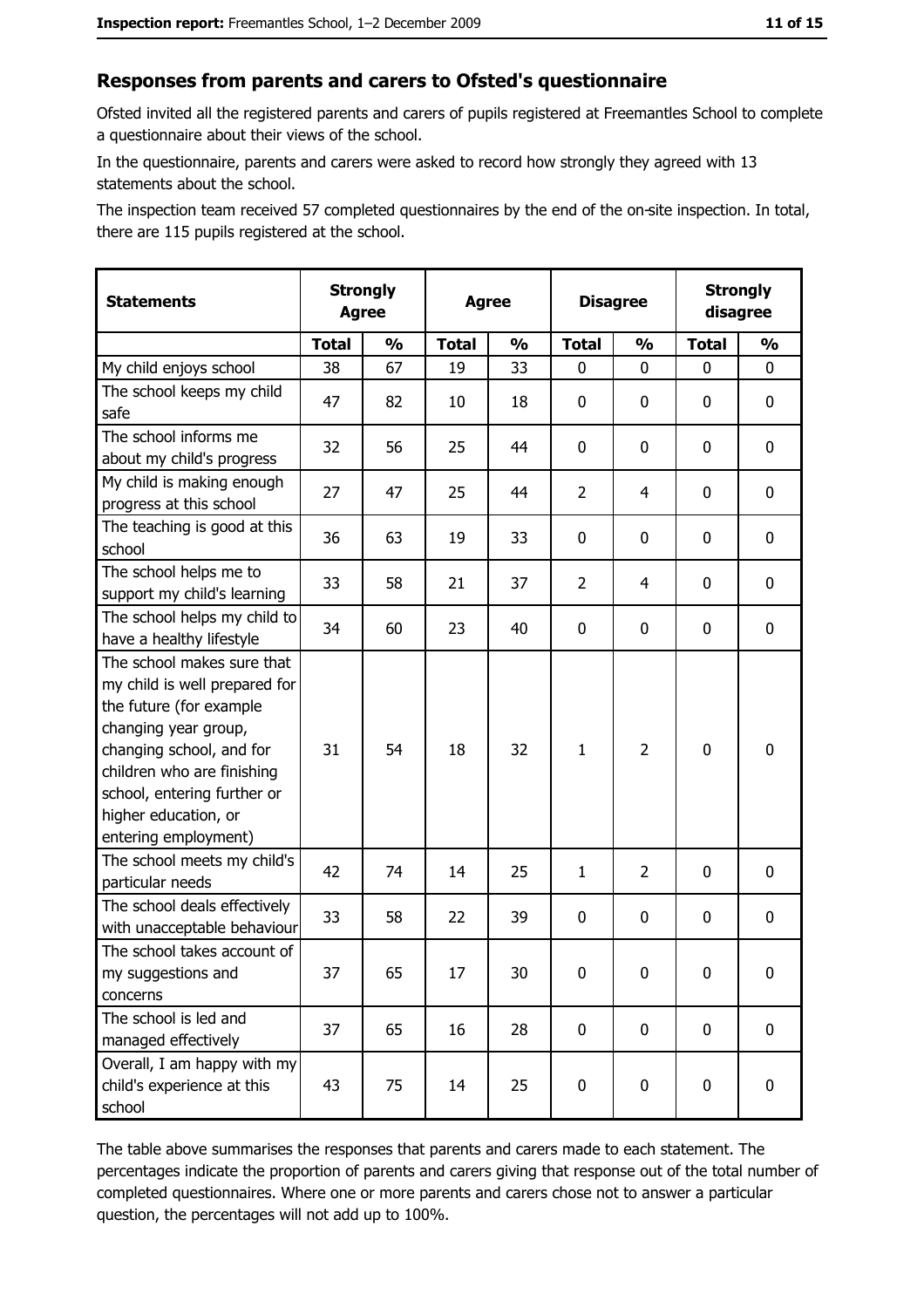# Glossary

| Grade   | <b>Judgement</b> | <b>Description</b>                                                                                                                                                                                                               |
|---------|------------------|----------------------------------------------------------------------------------------------------------------------------------------------------------------------------------------------------------------------------------|
| Grade 1 | Outstanding      | These features are highly effective. An oustanding<br>school provides exceptionally well for its pupils' needs.                                                                                                                  |
| Grade 2 | Good             | These are very positive features of a school. A school<br>that is good is serving its pupils well.                                                                                                                               |
| Grade 3 | Satisfactory     | These features are of reasonable quality. A satisfactory<br>school is providing adequately for its pupils.                                                                                                                       |
| Grade 4 | Inadequate       | These features are not of an acceptable standard. An<br>inadequate school needs to make significant<br>improvement in order to meet the needs of its pupils.<br>Ofsted inspectors will make further visits until it<br>improves. |

# What inspection judgements mean

### Overall effectiveness of schools inspected between September 2007 and July 2008

|                       | Overall effectiveness judgement (percentage of<br>schools) |      |                     |                   |  |
|-----------------------|------------------------------------------------------------|------|---------------------|-------------------|--|
| <b>Type of school</b> | <b>Outstanding</b>                                         | Good | <b>Satisfactory</b> | <b>Inadequate</b> |  |
| Nursery schools       | 39                                                         | 58   | 3                   | 0                 |  |
| Primary schools       | 13                                                         | 50   | 33                  | 4                 |  |
| Secondary schools     | 17                                                         | 40   | 34                  | 9                 |  |
| Sixth forms           | 18                                                         | 43   | 37                  | $\overline{2}$    |  |
| Special schools       | 26                                                         | 54   | 18                  | $\overline{2}$    |  |
| Pupil referral units  | 7                                                          | 55   | 30                  | 7                 |  |
| All schools           | 15                                                         | 49   | 32                  | 5                 |  |

New school inspection arrangements were introduced on 1 September 2009. This means that inspectors now make some additional judgements that were not made previously.

The data in the table above were reported in The Annual Report of Her Majesty's Chief Inspector of Education, Children's Services and Skills 2007/08.

Percentages are rounded and do not always add exactly to 100. Secondary school figures include those that have sixth forms, and sixth form figures include only the data specifically for sixth form inspection judgements.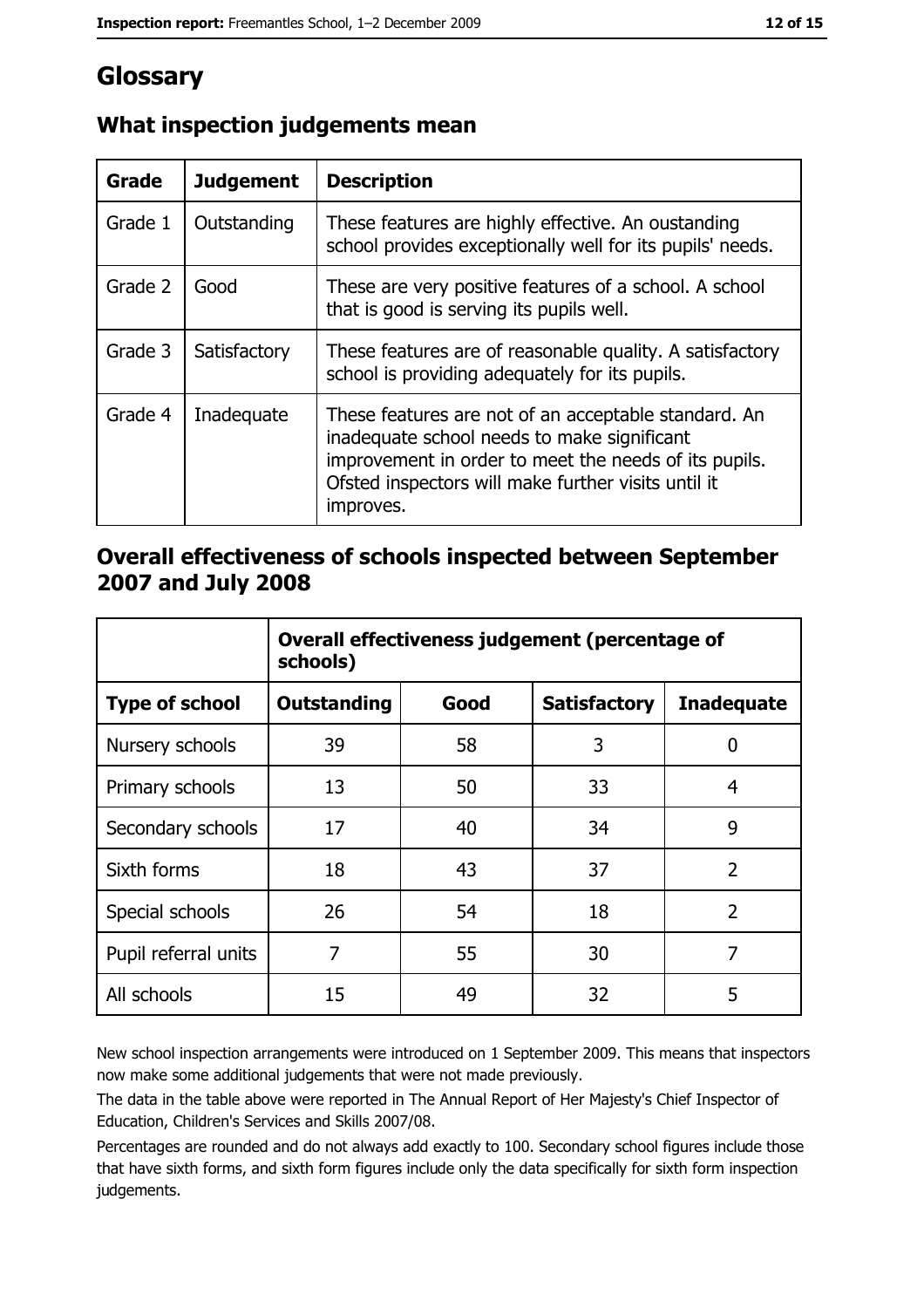# **Common terminology used by inspectors**

| Achievement:                  | the progress and success of a pupil in<br>their learning, development or training.                                                                                                                                                                                                                           |
|-------------------------------|--------------------------------------------------------------------------------------------------------------------------------------------------------------------------------------------------------------------------------------------------------------------------------------------------------------|
| Attainment:                   | the standard of the pupils' work shown by<br>test and examination results and in<br>lessons.                                                                                                                                                                                                                 |
| Capacity to improve:          | the proven ability of the school to<br>continue improving. Inspectors base this<br>judgement on what the school has<br>accomplished so far and on the quality of<br>its systems to maintain improvement.                                                                                                     |
| Leadership and management:    | the contribution of all the staff with<br>responsibilities, not just the headteacher,<br>to identifying priorities, directing and<br>motivating staff and running the school.                                                                                                                                |
| Learning:                     | how well pupils acquire knowledge,<br>develop their understanding, learn and<br>practise skills and are developing their<br>competence as learners.                                                                                                                                                          |
| <b>Overall effectiveness:</b> | inspectors form a judgement on a school's<br>overall effectiveness based on the findings<br>from their inspection of the school. The<br>following judgements, in particular,<br>influence what the overall effectiveness<br>judgement will be.                                                               |
|                               | The school's capacity for sustained<br>improvement.<br>Outcomes for individuals and groups<br>of pupils.<br>The quality of teaching.<br>The extent to which the curriculum<br>meets pupil's needs, including where<br>relevant, through partnerships.<br>The effectiveness of care, guidance<br>and support. |
| Progress:                     | the rate at which pupils are learning in<br>lessons and over longer periods of time. It<br>is often measured by comparing the<br>pupils' attainment at the end of a key<br>stage with their attainment when they<br>started.                                                                                 |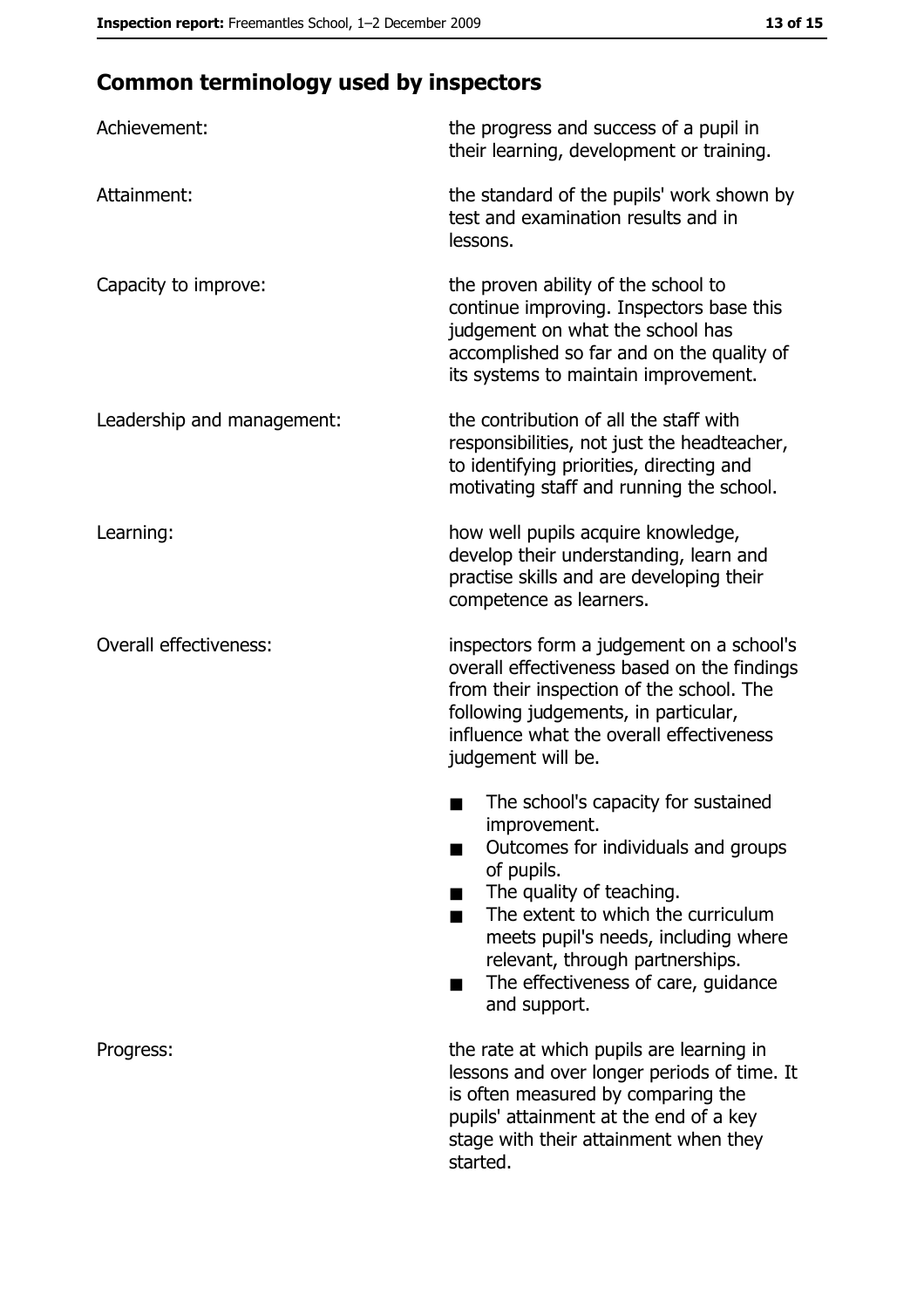This letter is provided for the school, parents and carers to share with their children. It describes Ofsted's main findings from the inspection of their school.



#### 3 December 2009

Dear Pupils

Inspection of Freemantles School, Woking GU22 0AN

My colleague and I enjoyed meeting you when we inspected your school recently. Thank you for talking to us and letting us know your views about your school.

Freemantles is a good school. It is led and managed well. Staff provide you with excellent care and support. You behave well and try hard in your lessons. Teaching is good so you make good progress and older pupils take a good range of examinations. The curriculum is well suited to the way you learn and the teachers provide you with lots of exciting extra activities.

There are two things the school could do better so I have asked the headteacher to:

- improve teaching by making sure all staff are helping you learn when the teacher is speaking to the whole class
- make sure all staff are even more fully involved when the school is checking what it  $\blacksquare$ does well and what it can improve.

I hope you will continue to do your best in lessons. I am sure you can keep this up. With every good wish for your future

Yours sincerely

Michael Farrell

Lead Inspector